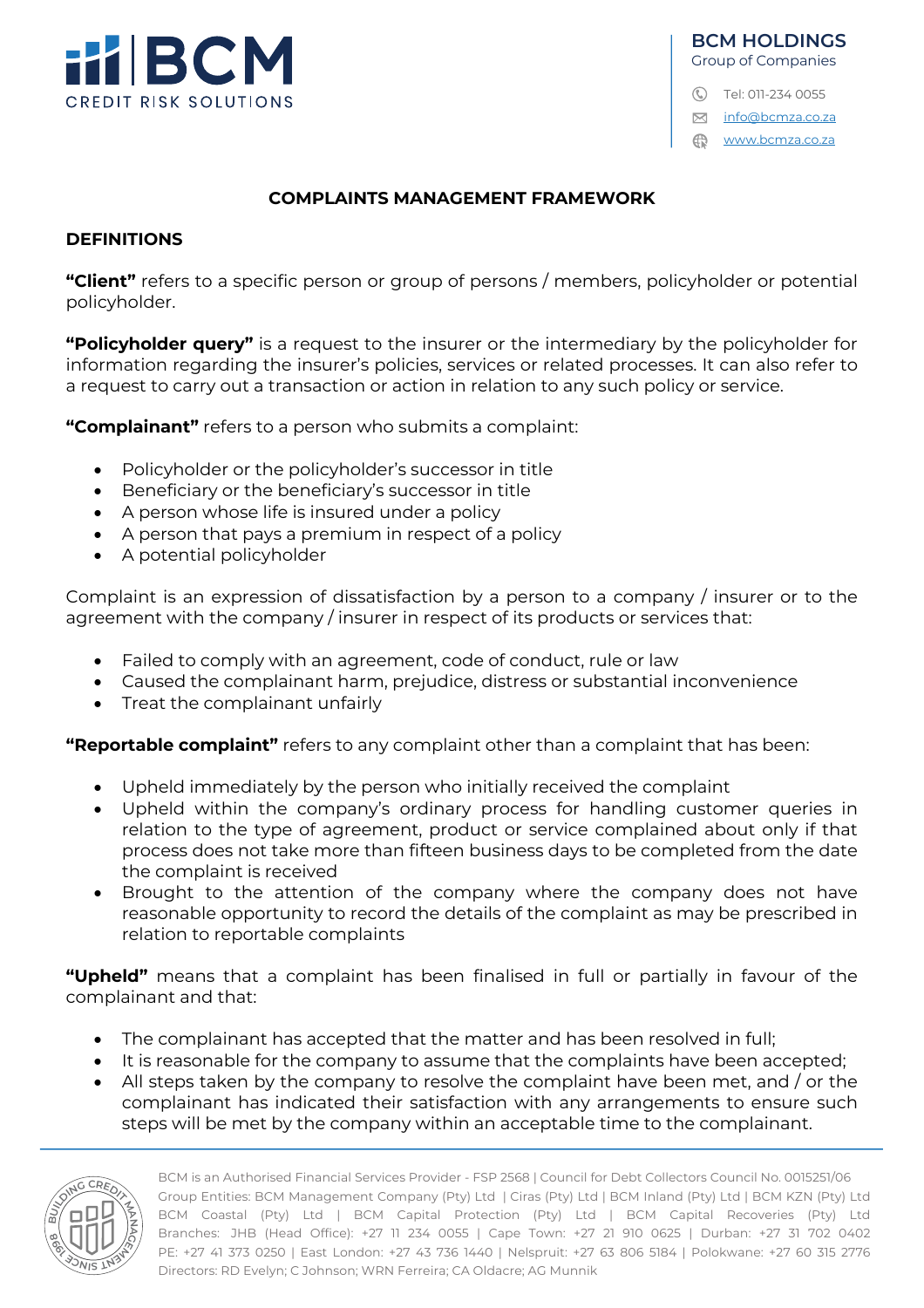"Rejected with regard to a complaint" means that the complaint has not been upheld and the company regards the complaint as finalised after advising the complainant that it does not intend to take any further steps to resolve the complaint including complaints regarded by the company as unjustified or invalid, or where the complainant does not accept or respond to the company's proposals to resolve the complaint.

**"Compensation payment"** is a payment whether monetary or in the form of a benefit or service by or on behalf of the company to a complainant to compensate the complainant for a proven or estimated financial loss incurred as a result of the company's contravention, noncompliance, action, failure to act or unfair treatment resulting in the reason for the complaint. The company accepts liability for having caused the loss concerned but excludes any:

- Goodwill payment
- Payment contractually due to the complainant in terms of a policy
- Refund of an amount paid by or on behalf of the complainant to the company where such payment was not contractually due.

This includes any interest on late payment in 1 or 2 above.

**"Goodwill payment"** refers to a payment whether monetary or in the form of a benefit or service by or on behalf of the company as an expression of goodwill aimed at resolving the complainant where the company does not accept liability for any financial loss to the complainant as a result of the matter complained about.

## **INTRODUCTION**

BCM MANAGEMENT COMPANY (PTY) LTD complaints management framework formalises the policy and procedures required to properly handle and effectively resolve complaints received.

The framework also guides the analysis of complaints to identify the root cause and thereby assisting us with the improving of our policies and procedures to reduce complaints.

## **OBJECTIVES**

In maintaining an effective complaints management system that can:

- Ensure we treat our clients fairly.
- Complaint management is properly assigned with defined time frames for response and resolution.
- Effectively report and analyse complaint data in order to identify trends relevant to complaints.
- Efficiently resolve complaints in appropriate turnaround times.
- Manage our complaints more effectively.
- Establish a trend in the market that identifies BCM MANAGEMENT COMPANY (PTY) LTD as a company that takes the needs of their clients seriously and continually strive for service excellence.
- Improve the level of analysis reporting to the regulator.

# **RECORD KEEPING, MONITORING AND ANALYSIS OF COMPLAINTS**

All documentation received with regard to a complaint will be saved for a period of five years.

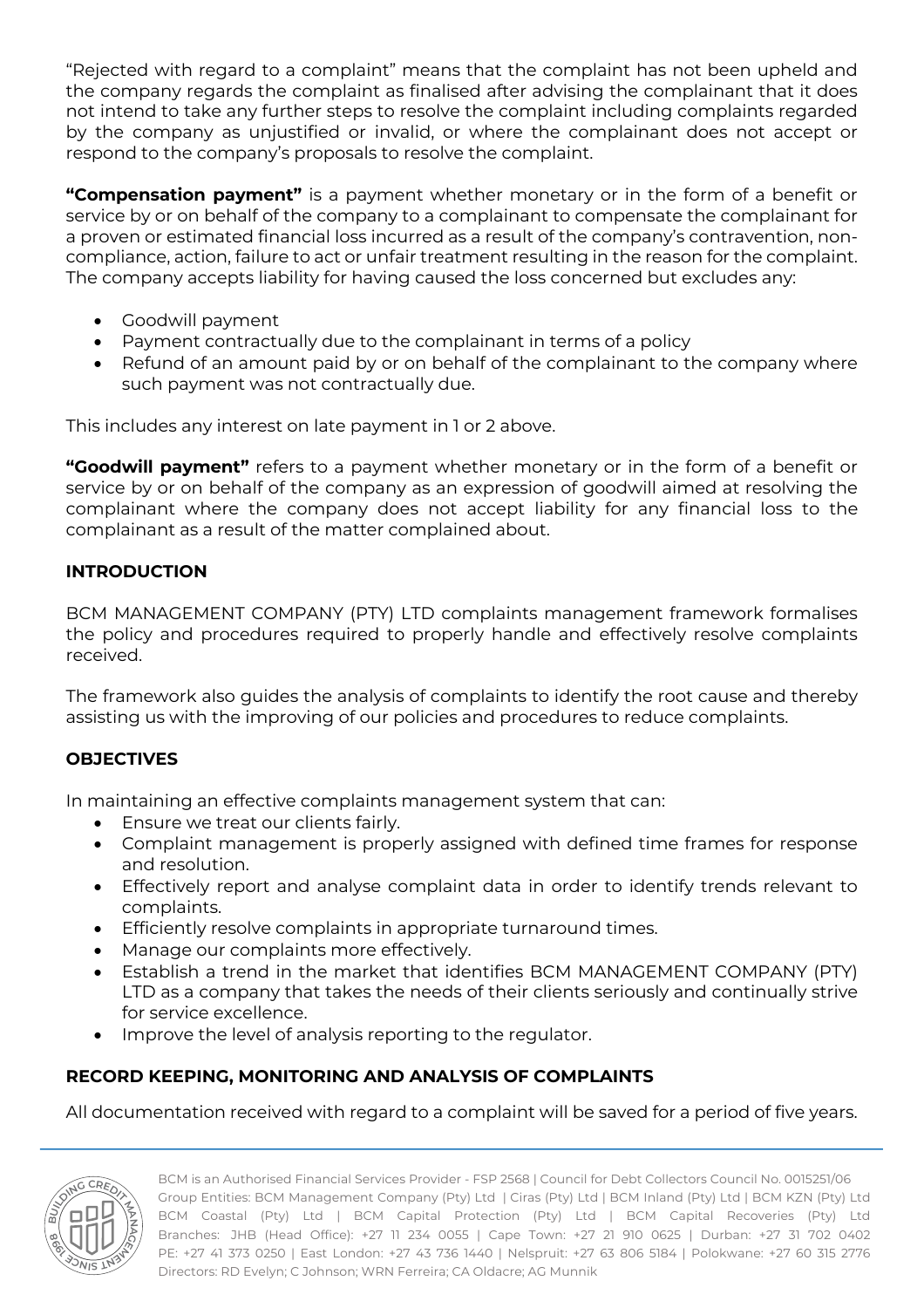All reportable complaints received are recorded in a complaints management system and are appropriately assigned for resolution.

Information relating to the complaint received is recorded in the complaints management system which includes voice recordings, e-mails and other supporting documentation relevant to the complaint.

Each complaint received will have an allocated reference number which will be reflected on all complaints responses.

All complaints recorded will be centralised for:

- Easy and effective reporting with unique reference numbers
- Handling & follow up
- Conclusion & reporting
- Identification of complaint causes & the development of corrective measures to policies and procedures.
- Improved analysis of complaints and the reporting thereof to the regulators

#### **COMPLAINT CATEGORIES**

Complaints are categorised as follows:

- Policy design or service
- Information provided to policyholders
- Advice
- Policy performance
- Service to policyholders
- Policy accessibility (ability to make changes, or switches)
- Complaints handling
- Claims and non-payment of claims

### **COMPLAINTS MANAGEMENT PROCESS**

### **1. INITIAL COMPLAINT**

BCM MANAGEMENT COMPANY (PTY) LTD receives notification of the complaint. If the complaint is an enquiry, the complaint is not recorded in the complaints management system. The complaint will be handled either telephonically or by e-mail and resolved.

If the complaint received is a reportable complaint it is registered in the complaints management system, and a complaint reference number is allocated.

The complaint is assigned to the department manager by the compliance manager based on the category of the complaint received.

The manager assigned to the complaint will contact the client and acknowledge the complaint within 24 hours of receiving the complaint and advise the client of the process that will be followed with regard to the complaint.

An investigation is undertaken to resolve the complaint.

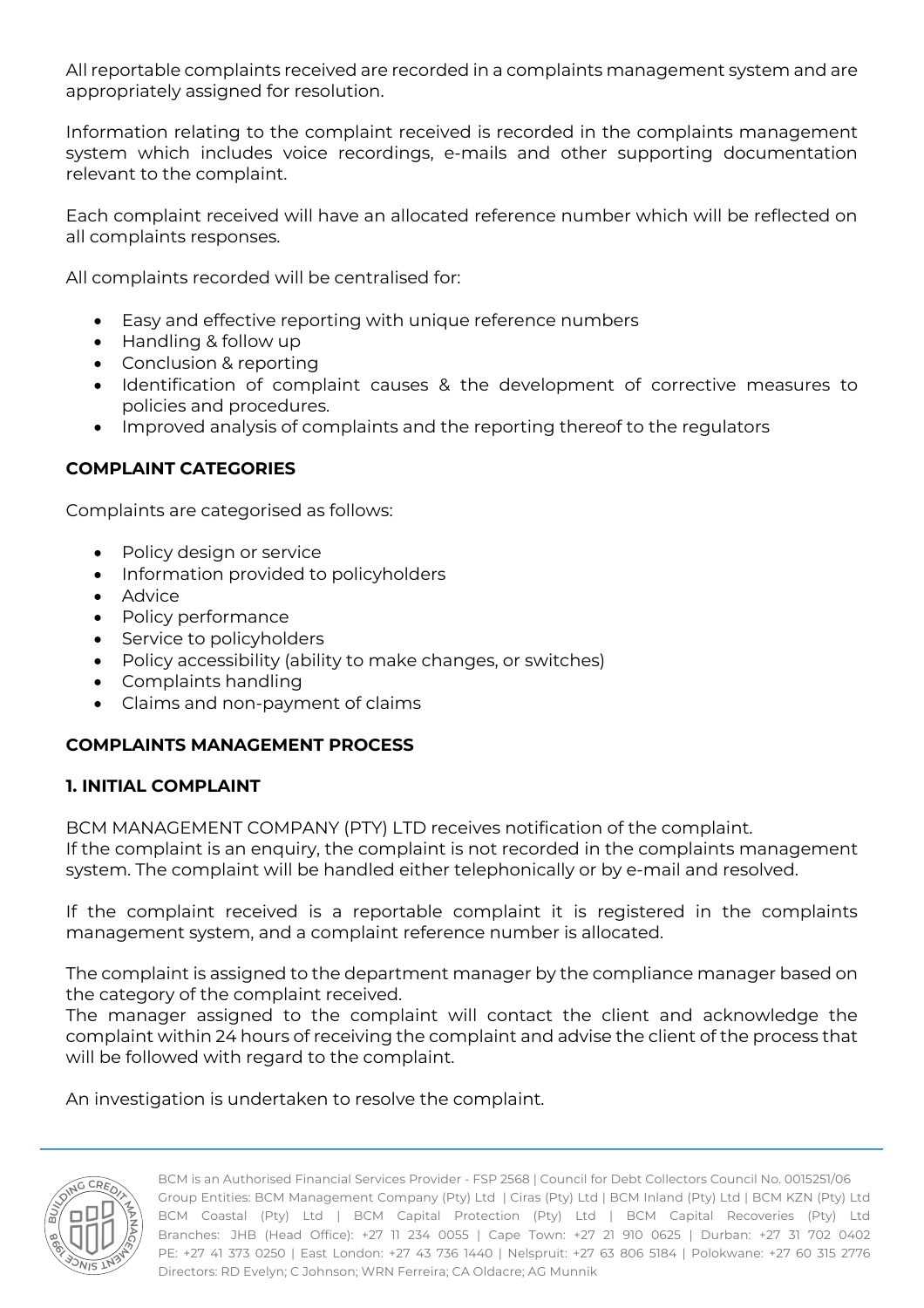Complaints need to be resolved within 4 weeks of receiving the complaint.

Any delays experienced need to be communicated regularly with the complainant to ensure the complainant is aware of the complaint status, and actions being taken in order to resolve the complaint.

Once the investigation is completed the department manager will contact the client by telephone or mail in the event that the complaint is easily resolved.

The complaints management system is updated with regard to the status of the complaint and the outcome thereof.

### **2. COMPLAINT ESCALATION**

In the event that the client is not satisfied with the outcome of the complaint, they may request that the complaint be escalated to the independent arbitrator.

The compliance manager and relevant department manager will provide all the information regarding the complaint, the outcome as well as the reason for the decision in writing for further escalation to an independent arbitrator within 24 hours of receiving the clients request to escalate the complaint to the independent arbitrator.

The independent arbitrator will confirm the receipt of the complaint received for arbitration with BCM MANAGEMENT COMPANY (PTY) LTD as well as the client within 24 hours of receiving the complaint.

The status of the complaint will be updated in the complaints management system.

The independent arbitrator will investigate the complaint, evidence provided as well as the written communication received by the client.

Any delays experienced in resolving the complaint will be communicated regularly with the complainant to ensure the complainant is aware of the complaint's status, and actions being taken in order to resolve the complaint.

The independent arbitrator will take reasonable steps to keep BCM MANAGEMENT COMPANY (PTY) LTD informed as to the progress relating to the complaint as well as their communication with the client in so ensuring that BCM MANAGEMENT COMPANY (PTY) LTD is aware that the complaint is still in the process of being resolved.

The independent arbitrator will respond to the complainant advising the complainant as to the outcome of the complaint, including the reasons for the decision made. The complainant will additionally be provided with the contact details for the relevant ombudsman's office for further escalation.

The outcome provided to the complainant by the independent arbitrator will be communicated to BCM MANAGEMENT COMPANY (PTY) LTD.

The status of the complaint will be updated in the complaints management system in line with the outcome provided by the independent arbitrator.